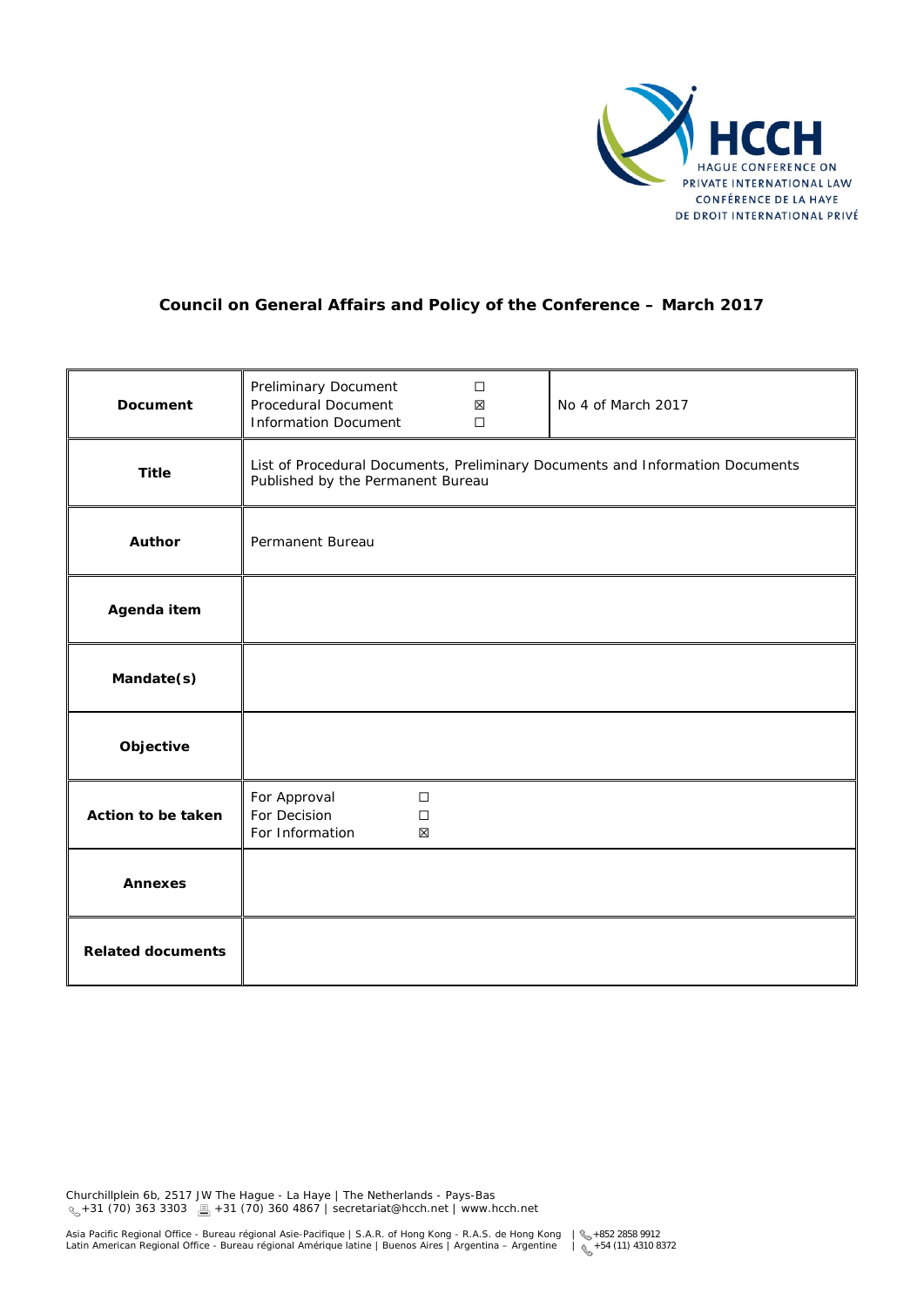## **LIST OF DOCUMENTS PREPARED BY THE PERMANENT BUREAU FOR THE COUNCIL ON GENERAL AFFAIRS AND POLICY OF 2017**

#### **PROCEDURAL DOCUMENTS**

| <b>Procedural Document</b>          | Conclusions and Recommendations of the Council on General Affairs and |
|-------------------------------------|-----------------------------------------------------------------------|
| No 1:                               | Policy of the Conference of March 2016 - November 2016                |
| <b>Procedural Document</b><br>No 2: | Draft Agenda - January 2017                                           |
| <b>Procedural Document</b><br>No 3: | List of Participants – March 2017                                     |
| <b>Procedural Document</b>          | List of Documents Prepared by the Permanent Bureau for the Council on |
| No 4:                               | General Affairs and Policy of 2017 - March 2017                       |

#### **PRELIMINARY DOCUMENTS**

#### *NORMATIVE WORK*

| <b>Preliminary Document</b>          | Judgments Project: Report on Special Commission of June 2016 and next                                                                                                                                   |
|--------------------------------------|---------------------------------------------------------------------------------------------------------------------------------------------------------------------------------------------------------|
| $No 1 A$ :                           | steps - January 2017                                                                                                                                                                                    |
| <b>Preliminary Document</b>          | Judgments Project: Report on the Special Commission meeting of                                                                                                                                          |
| No 1B:                               | February 2017 and next steps - March 2017                                                                                                                                                               |
| <b>Preliminary Document</b>          | Report of the Experts' Group on the Parentage / Surrogacy Project                                                                                                                                       |
| No 2:                                | (meeting of 31 January - 3 February 2017) - February 2017                                                                                                                                               |
| <b>Preliminary Document</b>          | Project concerning a possible future convention on co-operation and access                                                                                                                              |
| No 3:                                | to justice for international tourists (Tourism Project) - March 2017                                                                                                                                    |
| <b>Preliminary Document</b><br>No 4: | Private international law issues relating to cohabitation outside marriage<br>(including registered partnerships) - Summary and brief analysis of the<br>responses to the Questionnaire - February 2017 |

### *NON-NORMATIVE WORK*

| <b>Preliminary Document</b>          | Suggested Further Work in Support of Forum and Law Selection in                                                                                                                                              |
|--------------------------------------|--------------------------------------------------------------------------------------------------------------------------------------------------------------------------------------------------------------|
| NoS:                                 | International Commercial Contracts - January 2017                                                                                                                                                            |
| <b>Preliminary Document</b><br>No 6: | Joint project UNIDROIT, UNCITRAL and Hague Conference for the drafting<br>of explanatory text in the area of international commercial contract law<br>(with a focus on sales) - withdrawn - oral update only |
| <b>Preliminary Document</b>          | The Development of a Resource Tool Addressing the Intersection Between                                                                                                                                       |
| NoZ:                                 | Private International Law and Intellectual Property Law - January 2017                                                                                                                                       |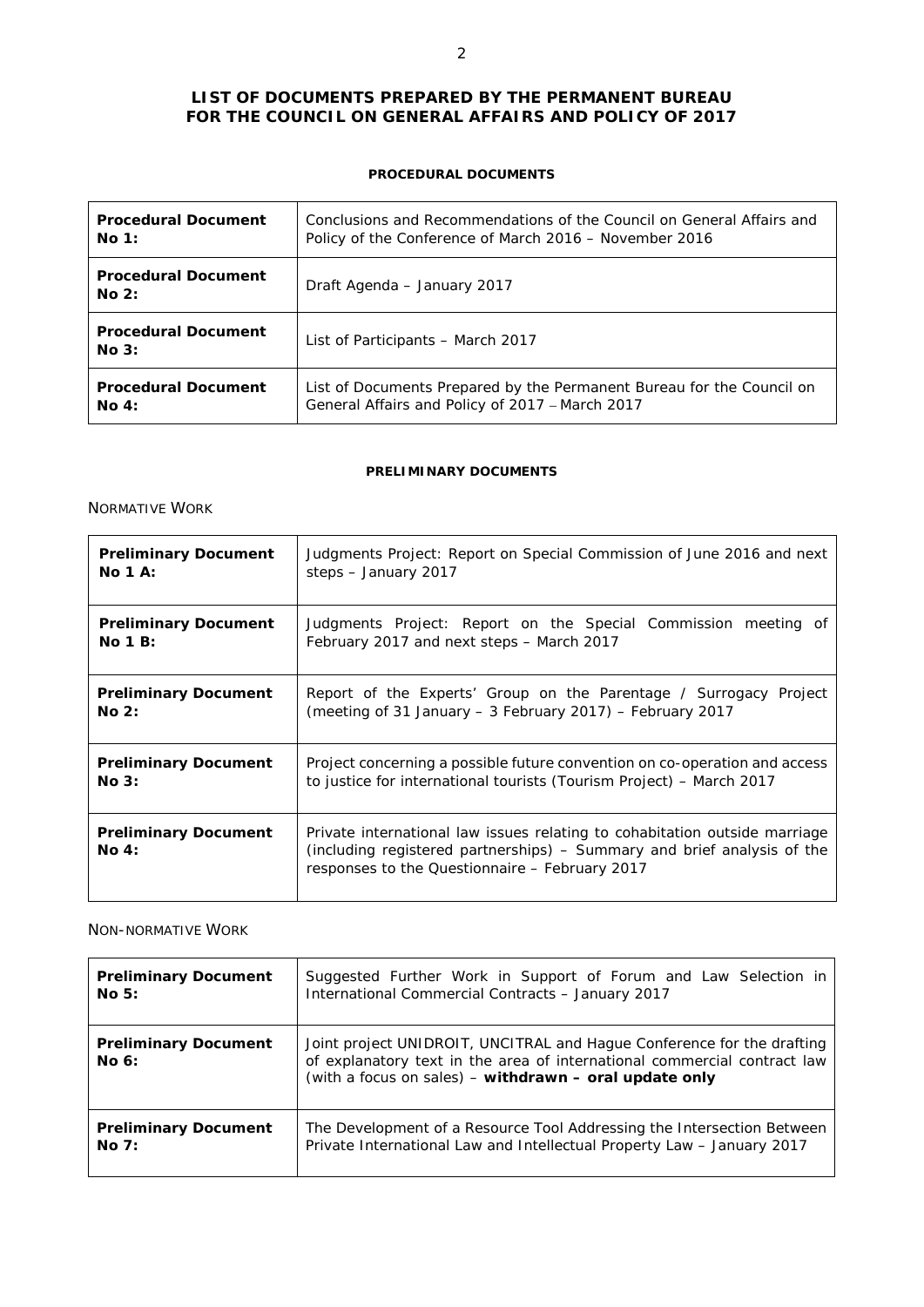| <b>Preliminary Document</b>           | Apostille Convention: Conclusions & Recommendations (C&R) of the                                                                                                                      |
|---------------------------------------|---------------------------------------------------------------------------------------------------------------------------------------------------------------------------------------|
| <b>No 8:</b>                          | Special Commission Meeting - November 2016                                                                                                                                            |
| <b>Preliminary Document</b><br>No 9:  | Taking of evidence by video-link – Country Profile – January 2017                                                                                                                     |
| <b>Preliminary Document</b>           | Report on Post-Convention assistance activities (1 January – 31 December                                                                                                              |
| No 10:                                | $2016$ ) – February 2017                                                                                                                                                              |
| <b>Preliminary Document</b><br>No 11: | Conclusions & Recommendations (C&R) of the Working Group on<br>preventing and addressing illicit practices in intercountry adoption<br>(meeting of 13-15 October 2016) - January 2017 |

### *FINANCIAL DOCUMENTS*

| <b>Preliminary Document</b> | Draft Budget and Explanatory Notes for Financial Year 1 July 2017 - |
|-----------------------------|---------------------------------------------------------------------|
| No 12:                      | 30 June 2018 (FY LXIII) of 8 March 2017 – March 2017                |
| <b>Preliminary Document</b> | Voluntary Contributions Report (1 January- 31 December 2016) -      |
| No 13:                      | February 2017                                                       |

*GOVERNANCE & PB OPERATIONS*

| <b>Preliminary Document</b>           | The Hague Conference at 125 years – a concept for celebrating the HCCH's                                                                                                   |
|---------------------------------------|----------------------------------------------------------------------------------------------------------------------------------------------------------------------------|
| No 14:                                | Quasquicentennial Year in 2018 - February 2017                                                                                                                             |
| <b>Preliminary Document</b><br>No 15: | Resource allocation at the Permanent Bureau – March 2017                                                                                                                   |
| <b>Preliminary Document</b><br>No 16: | Framework of voting by correspondence, including e-mail – March 2017                                                                                                       |
| <b>Preliminary Document</b>           | Update on Staff Rules for the Haque Conference on Private International                                                                                                    |
| No 17:                                | Law - February 2017                                                                                                                                                        |
| <b>Preliminary Document</b>           | Update on the Pension Situation at the Hague Conference in Private                                                                                                         |
| No 18:                                | International Law - withdrawn - oral update only                                                                                                                           |
| <b>Preliminary Document</b>           | Report on the activities of the Regional Offices in Latin America and the                                                                                                  |
| No 19:                                | Asia Pacific (1 January - 31 December 2016) - February 2017                                                                                                                |
| <b>Preliminary Document</b><br>No 20: | Modernisation of the Permanent Bureau's IT<br>Infrastructure<br>and<br>Information Management environment, including the migration to cloud-<br>based systems - March 2017 |
| <b>Preliminary Document</b>           | Review of the Performance of the Secretary General – Chair's Proposed                                                                                                      |
| No. 21:                               | Approach - March 2017                                                                                                                                                      |